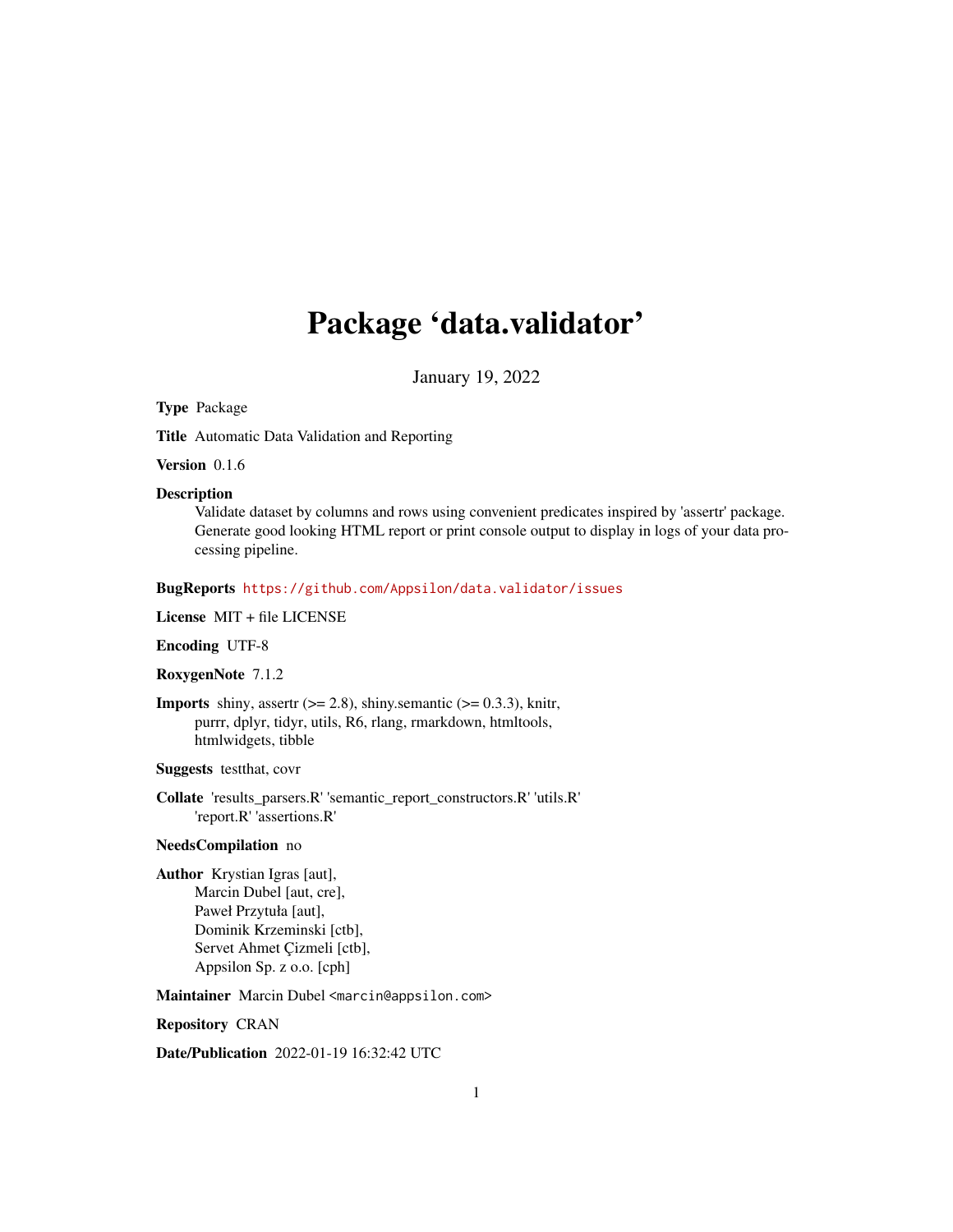## <span id="page-1-0"></span>R topics documented:

|       |                                                                                                                            | $\overline{2}$          |
|-------|----------------------------------------------------------------------------------------------------------------------------|-------------------------|
|       |                                                                                                                            | $\overline{3}$          |
|       |                                                                                                                            | $\overline{\mathbf{3}}$ |
|       |                                                                                                                            | $\overline{4}$          |
|       |                                                                                                                            | $\overline{4}$          |
|       | $error\_class \dots \dots \dots \dots \dots \dots \dots \dots \dots \dots \dots \dots \dots \dots \dots \dots \dots \dots$ | 5                       |
|       | $find\_chain\_parts \ldots \ldots \ldots \ldots \ldots \ldots \ldots \ldots \ldots \ldots \ldots \ldots \ldots$            | 5                       |
|       |                                                                                                                            | 5                       |
|       |                                                                                                                            | 6                       |
|       |                                                                                                                            | 6                       |
|       |                                                                                                                            | $\overline{7}$          |
|       |                                                                                                                            | $\overline{7}$          |
|       |                                                                                                                            | 8                       |
|       |                                                                                                                            | 8                       |
|       |                                                                                                                            | 9                       |
|       |                                                                                                                            | 9                       |
|       |                                                                                                                            | <b>10</b>               |
|       |                                                                                                                            | <b>10</b>               |
|       |                                                                                                                            | -11                     |
|       |                                                                                                                            | -11                     |
|       |                                                                                                                            | <sup>12</sup>           |
|       |                                                                                                                            | <sup>12</sup>           |
|       |                                                                                                                            | 13                      |
|       |                                                                                                                            | 13                      |
|       |                                                                                                                            | -14                     |
|       |                                                                                                                            | 14                      |
|       |                                                                                                                            | 15                      |
|       |                                                                                                                            | 15                      |
|       |                                                                                                                            | 16                      |
|       |                                                                                                                            | <sup>16</sup>           |
|       |                                                                                                                            |                         |
|       |                                                                                                                            |                         |
|       |                                                                                                                            |                         |
| Index |                                                                                                                            | 21                      |

<span id="page-1-1"></span>add\_results *Add validation results to the Report object*

#### Description

This function adds results to validator object with aggregating summary of success, error and warning checks. Moreover it parses assertr results attributes and stores them inside usable table.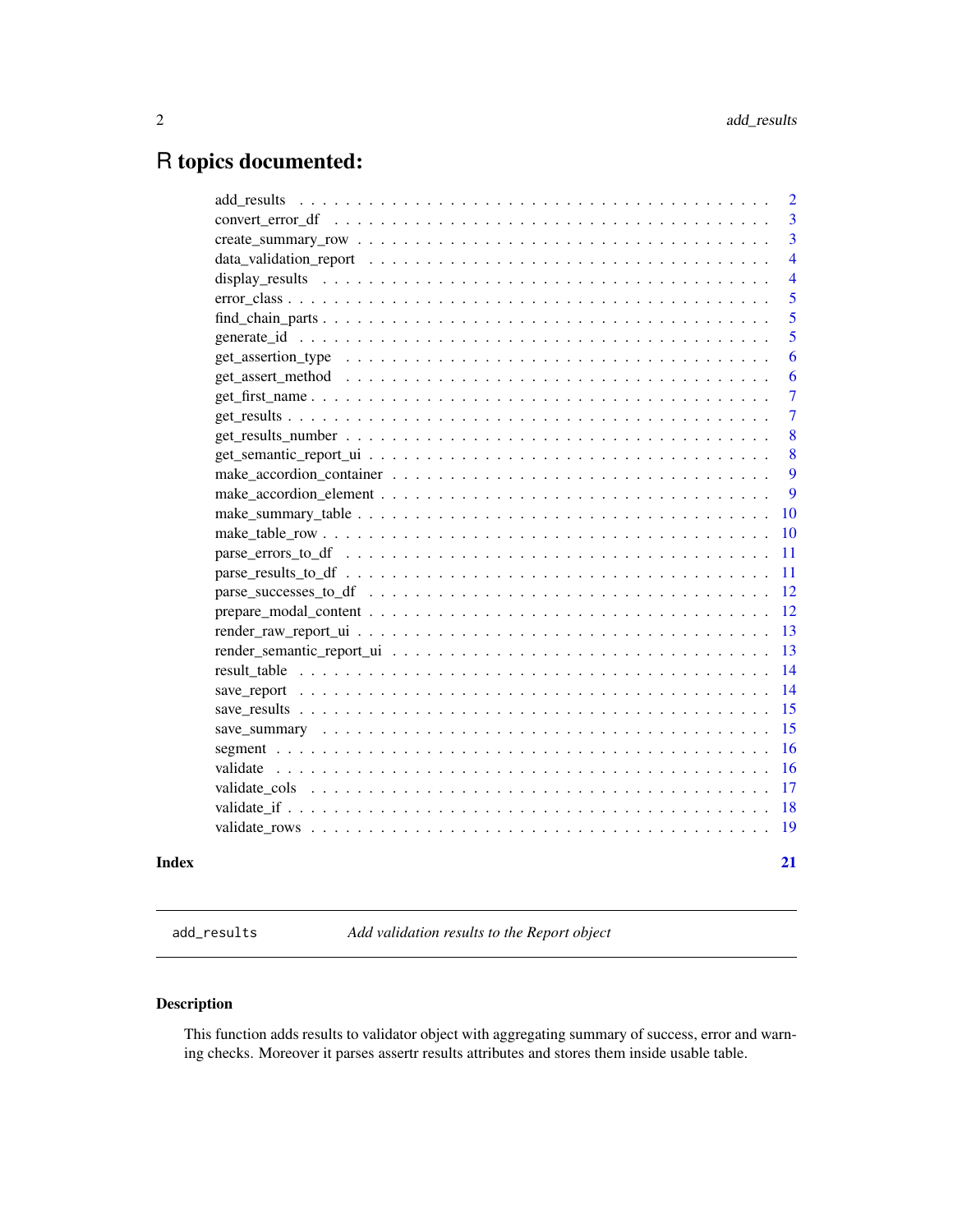#### <span id="page-2-0"></span>convert\_error\_df 3

#### Usage

add\_results(data, report)

#### Arguments

| data   | Data that was validated.                   |
|--------|--------------------------------------------|
| report | Report object to store validation results. |

convert\_error\_df *Convert error table column types*

#### Description

Convert error table column types

#### Usage

convert\_error\_df(error\_df)

#### Arguments

error\_df Table consisting assertr error details

create\_summary\_row *Create summary table row.*

#### Description

Create summary table row.

#### Usage

```
create_summary_row(id, number, color, label)
```
#### Arguments

| h i    | ID.                 |
|--------|---------------------|
| number | Number to display.  |
| color  | Color of the label. |
| label  | Label to display.   |

#### Value

Summary table row.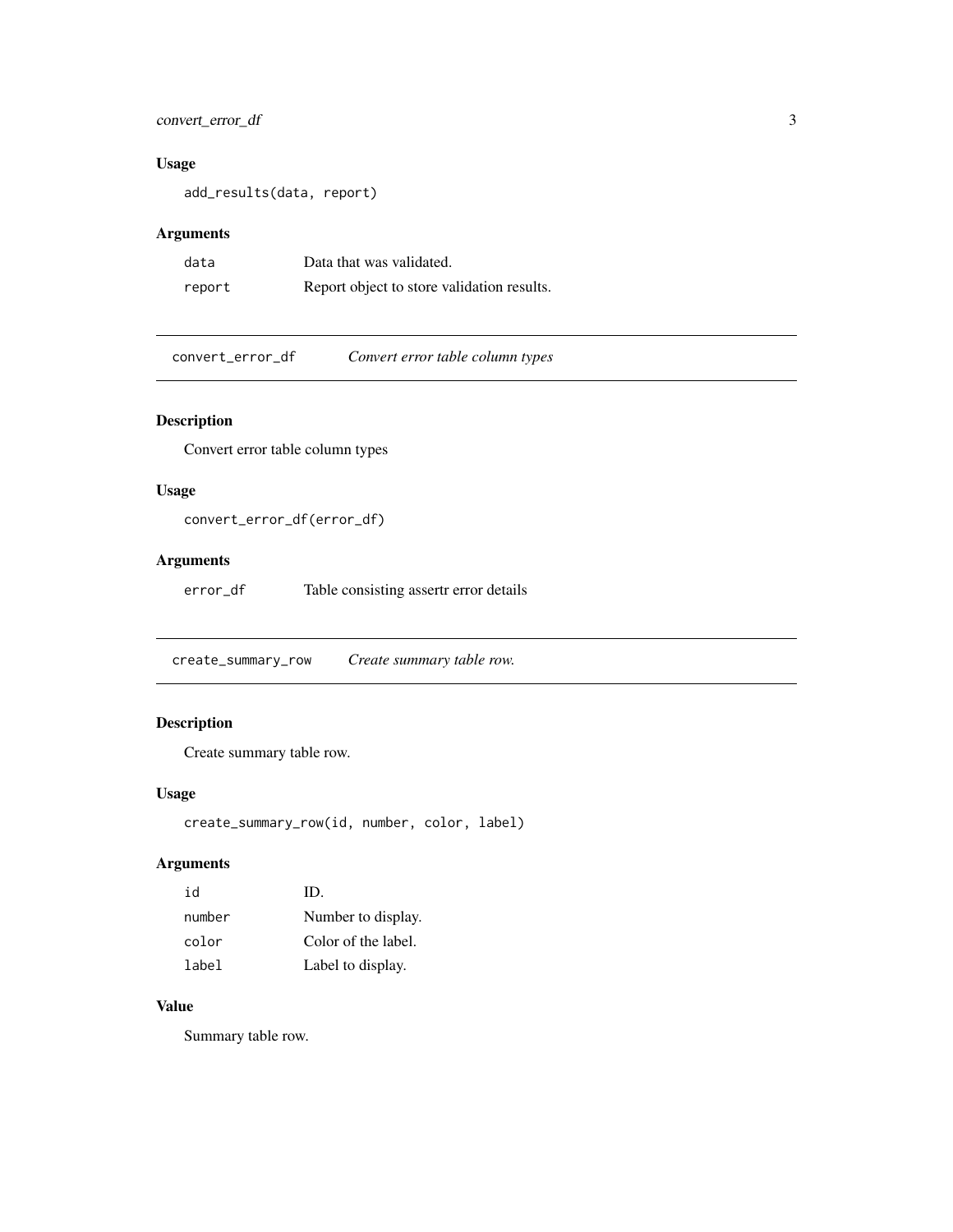<span id="page-3-0"></span>data\_validation\_report

*Create new validator object*

#### Description

The object returns R6 class environment resposible for storing validation results.

#### Usage

```
data_validation_report()
```
display\_results *Displays results of validations.*

#### Description

Displays results of validations.

#### Usage

```
display_results(data, n_passes, n_fails, n_warns)
```
#### Arguments

| data     | Report data.                     |
|----------|----------------------------------|
| n_passes | Number of successful assertions. |
| n fails  | Number of warning assertions.    |
| n_warns  | Number of violation assertions.  |

#### Value

Validation report.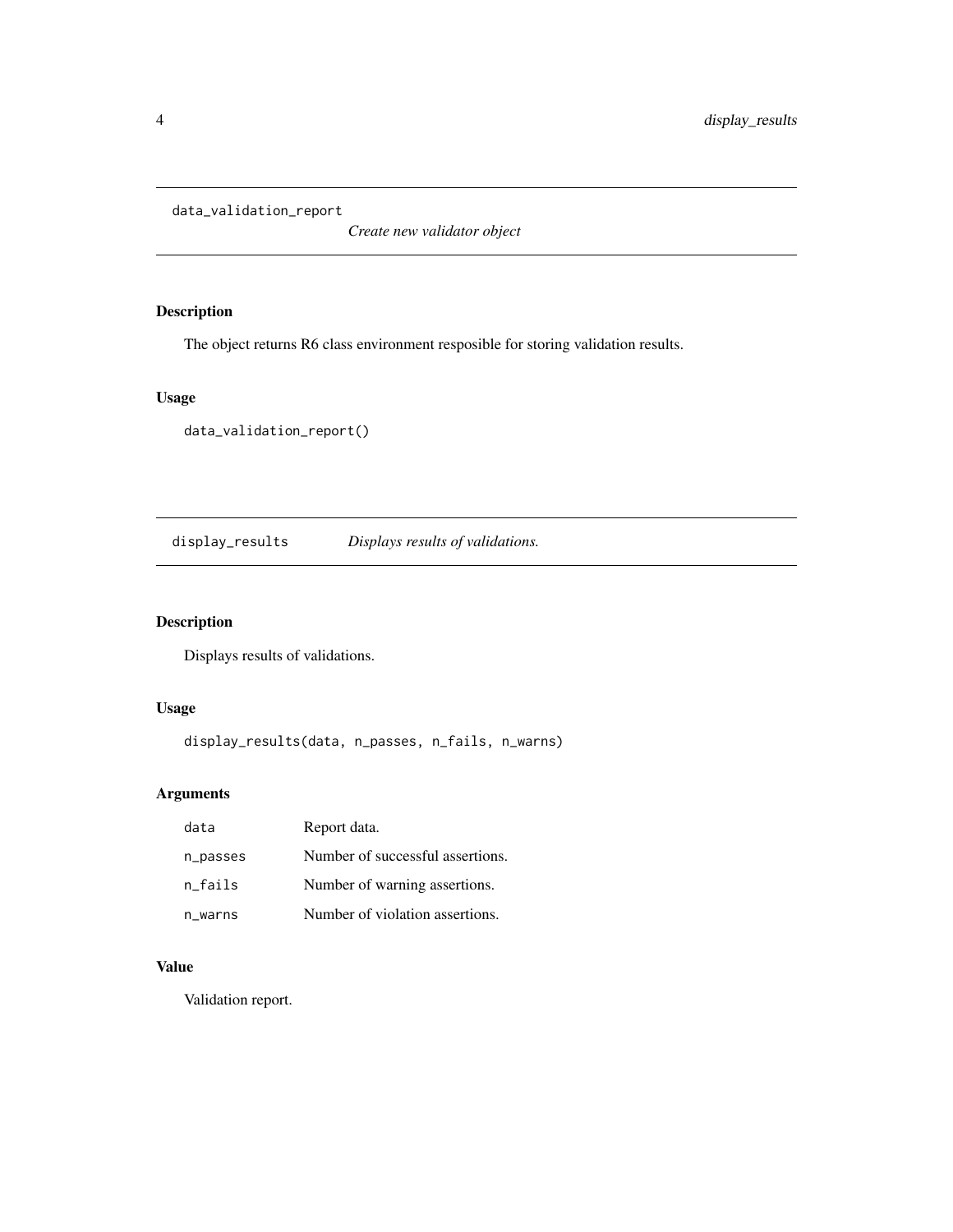<span id="page-4-0"></span>error\_class *Constants*

### Description

Constants

#### Usage

error\_class

#### Format

An object of class character of length 1.

find\_chain\_parts *Find all chain parts in parent frame*

#### Description

Find all chain parts in parent frame

#### Usage

find\_chain\_parts()

generate\_id *Generate a random ID.*

#### Description

Generate a random ID.

#### Usage

generate\_id()

#### Value

A characters corresponding to random ID.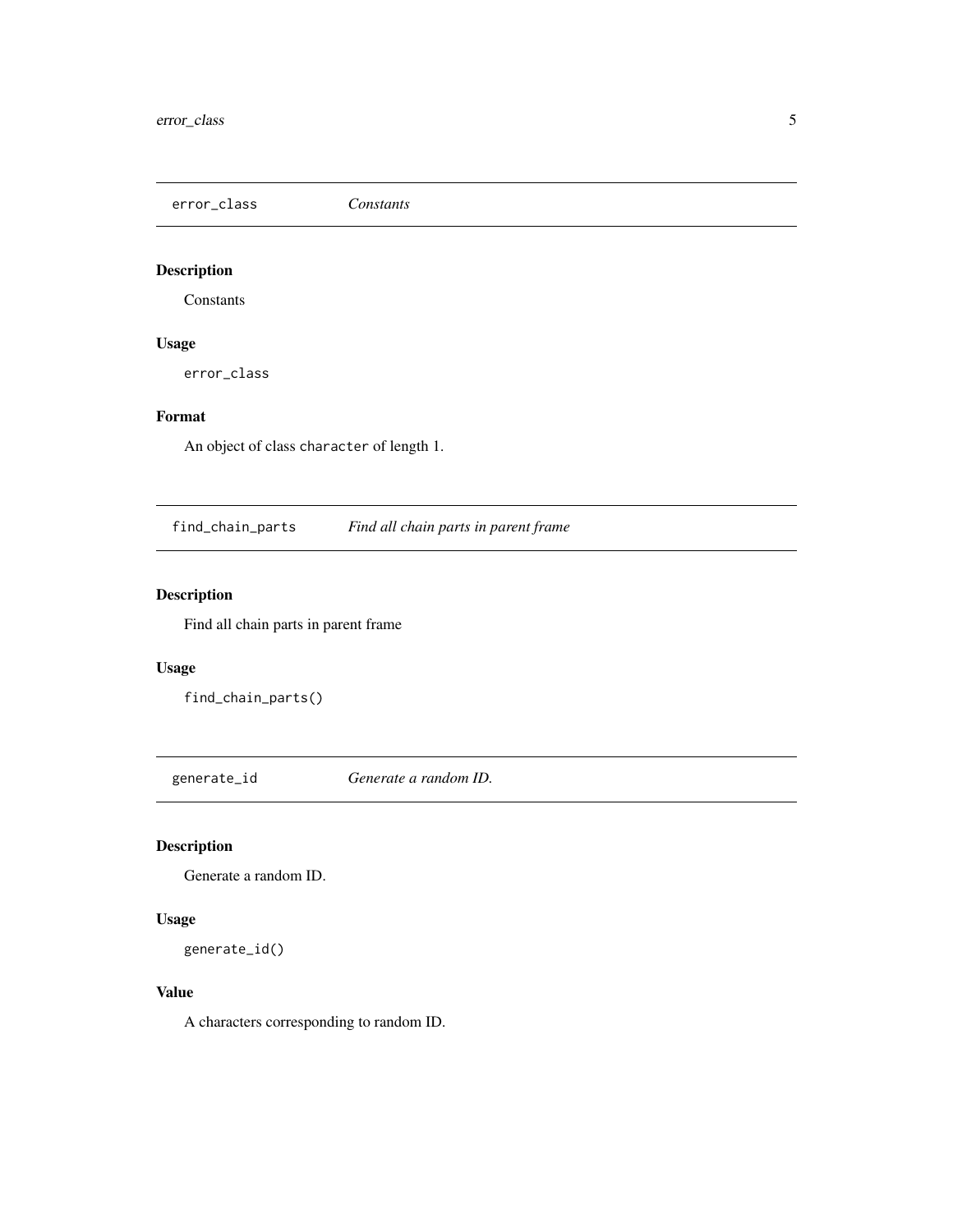#### <span id="page-5-0"></span>Description

get assertion type

#### Usage

get\_assertion\_type(assertion)

#### Arguments

assertion assertion object (check assertr package for details)

#### Value

character with id of assertion: "error", "success", "warning"

get\_assert\_method *Match proper method depending on predicate type*

#### Description

Match proper method depending on predicate type

#### Usage

```
get_assert_method(
 predicate,
 method = list(direct = assertr::assert, generator = assertr::insist)
)
```

| predicate | Predicate or predicate generator function.                   |
|-----------|--------------------------------------------------------------|
| method    | optional list with fields direct and generator of assertions |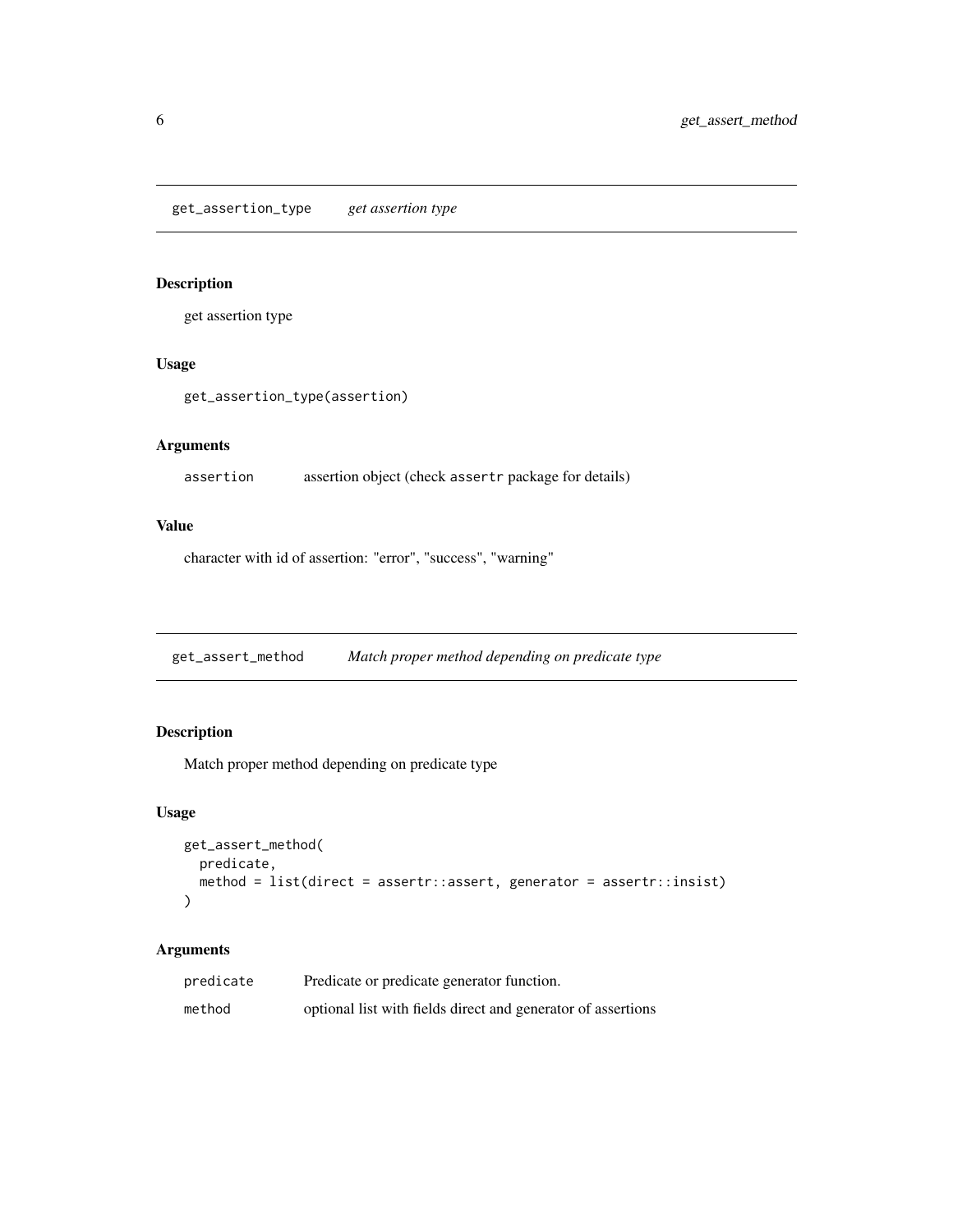<span id="page-6-0"></span>get\_first\_name *Get first name of the data frame*

#### Description

Get first name of the data frame

#### Usage

get\_first\_name(df)

#### Arguments

df data.frame

#### Value

deparesed chain part

<span id="page-6-1"></span>get\_results *Get validation results*

#### Description

The response is a list containing information about successful, failed, warning assertions and the table stores important information about validation results. Those are:

- table\_name name of validated table
- assertion.id id used for each assertion
- description assertion description
- num.violations number of violations (assertion and column specific)
- call assertion call
- message assertion result message for specific column
- type error, warning or success
- error\_df nested table storing details about error or warning result (like vilated indexes and valies)

#### Usage

```
get_results(report, unnest = FALSE)
```

| report | Report object that stores validation results. See add results.                 |
|--------|--------------------------------------------------------------------------------|
| unnest | If TRUE, error df table is unnested. Results with remaining columns duplicated |
|        | in table.                                                                      |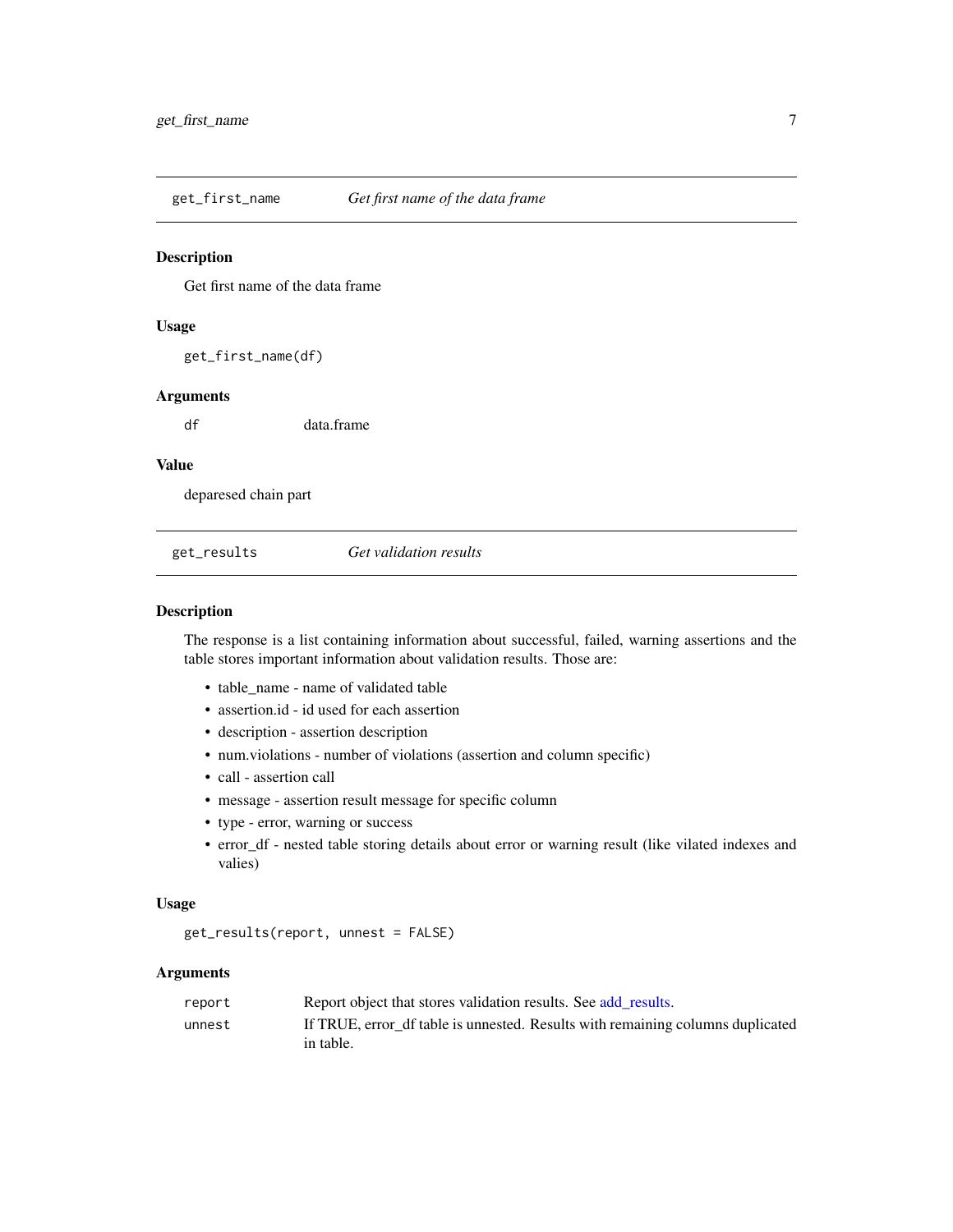<span id="page-7-0"></span>get\_results\_number *Get results number*

#### Description

Get results number

#### Usage

get\_results\_number(results)

#### Arguments

results assertion results

#### Value

table with results number

get\_semantic\_report\_ui

*Generate HTML report.*

#### Description

Generate HTML validation report.

#### Usage

```
get_semantic_report_ui(n_passes, n_fails, n_warns, validation_results)
```
#### Arguments

| n_passes           | Number of passed validations        |  |
|--------------------|-------------------------------------|--|
| n fails            | Number of failed validations.       |  |
| n_warns            | Number of warnings.                 |  |
| validation_results |                                     |  |
|                    | Data frame with validation results. |  |

#### Value

HTML validation report.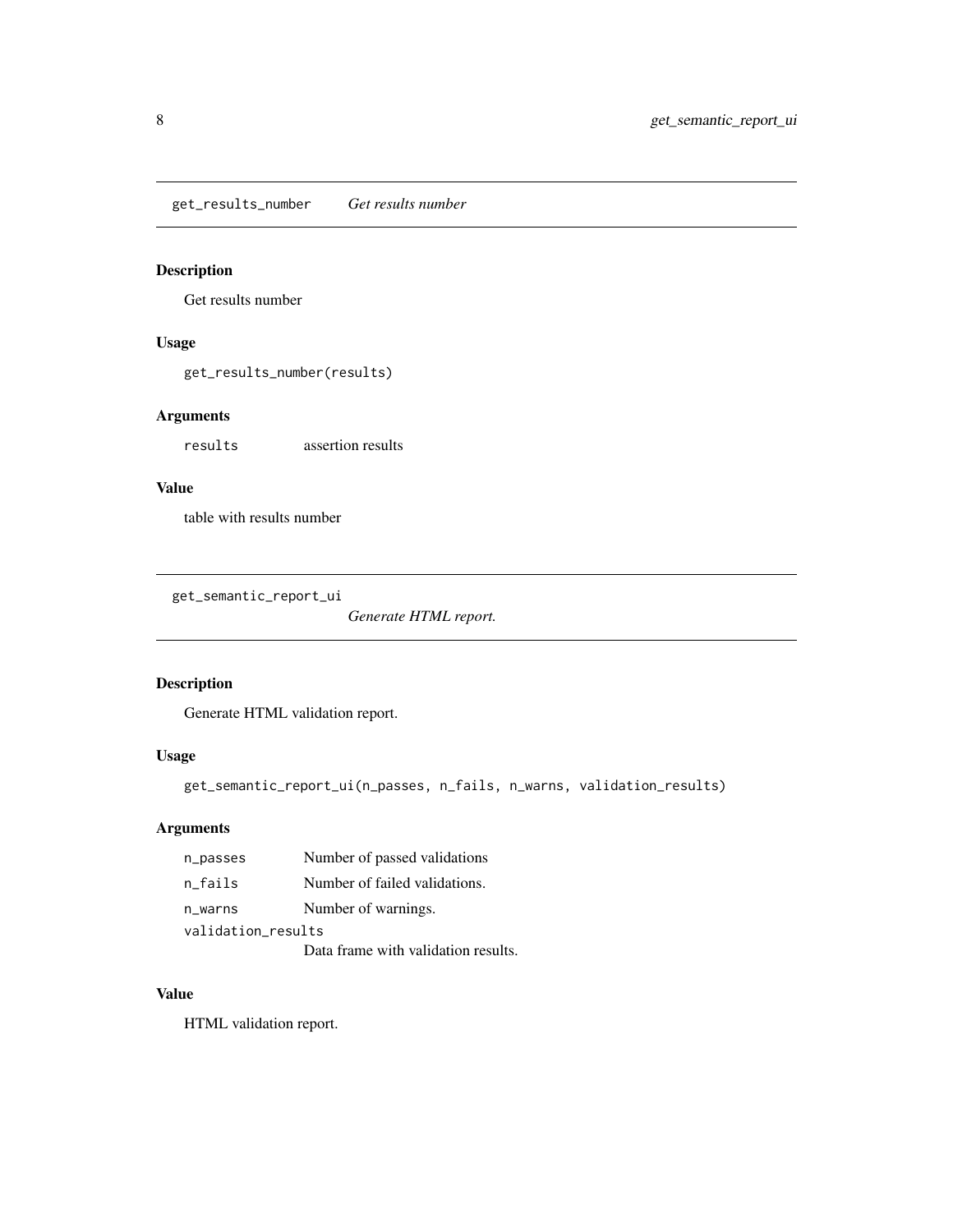<span id="page-8-0"></span>make\_accordion\_container

*Create a UI accordion container.*

#### Description

Create a UI accordion container.

#### Usage

```
make_accordion_container(...)
```
#### Arguments

... Additional agruments inside accordion container.

#### Value

Accordion container.

make\_accordion\_element

*Create a UI accordion element.*

#### Description

Create a UI accordion element.

#### Usage

```
make_accordion_element(
 results,
  color = "green",
 label,
 active = FALSE,
  type,
  mark
)
```

| results | Results to display.      |
|---------|--------------------------|
| color   | Color of the label icon. |
| label   | Label.                   |
| active  | Is active?               |
| type    | Result type.             |
| mark    | Icon to display.         |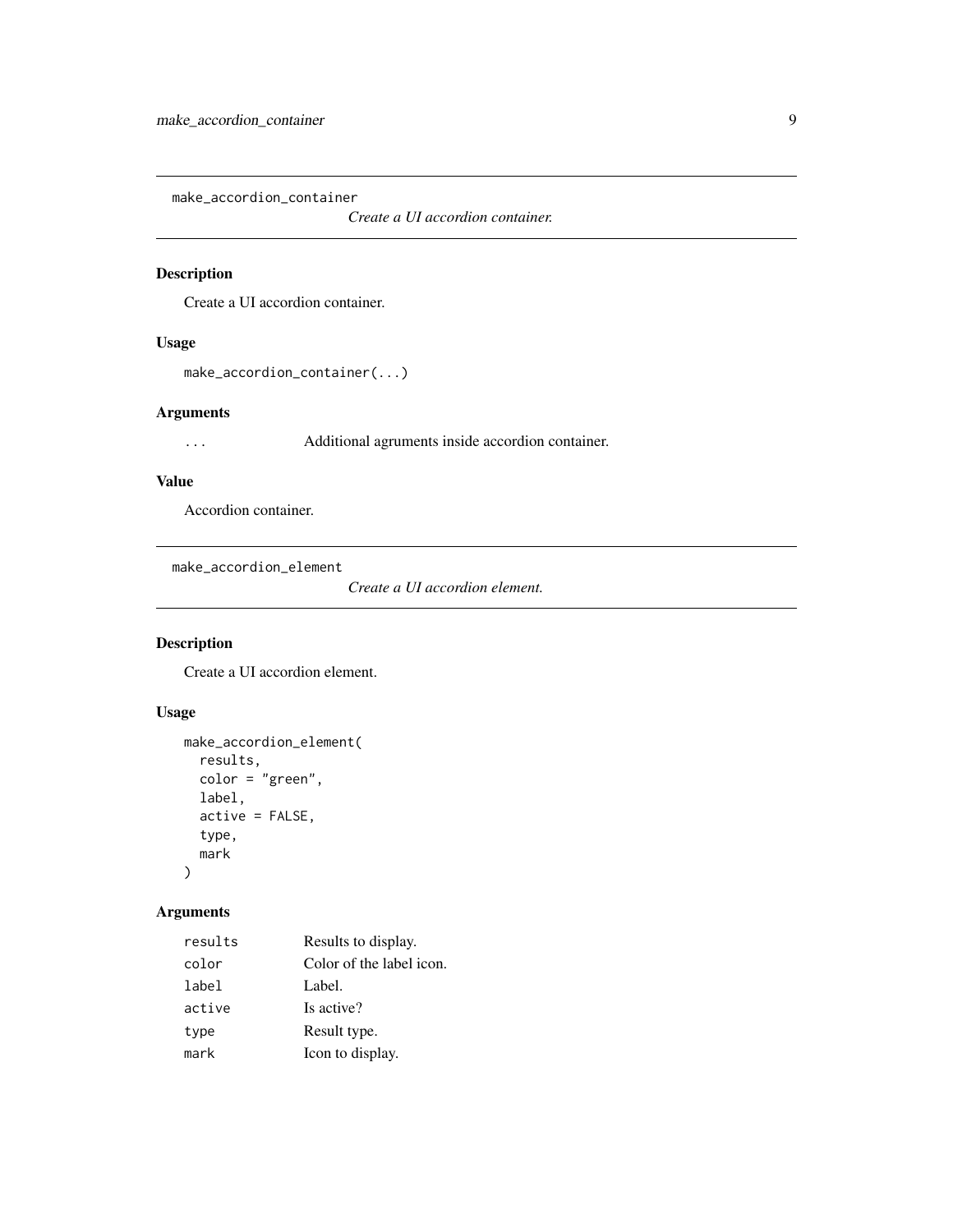#### <span id="page-9-0"></span>Value

Accordion.

make\_summary\_table *Create summary table.*

#### Description

Create summary table.

#### Usage

make\_summary\_table(n\_passes, n\_fails, n\_warns)

#### Arguments

| n_passes | Number of passed validations. |
|----------|-------------------------------|
| n fails  | Number of failed validations. |
| n warns  | Number of warnings.           |

#### Value

Summary table.

make\_table\_row *Create table row.*

#### Description

Create table row.

#### Usage

make\_table\_row(results, type, mark)

#### Arguments

| results | Results to display in a row. |
|---------|------------------------------|
| type    | Result type.                 |
| mark    | Icon to display.             |

#### Value

Table row.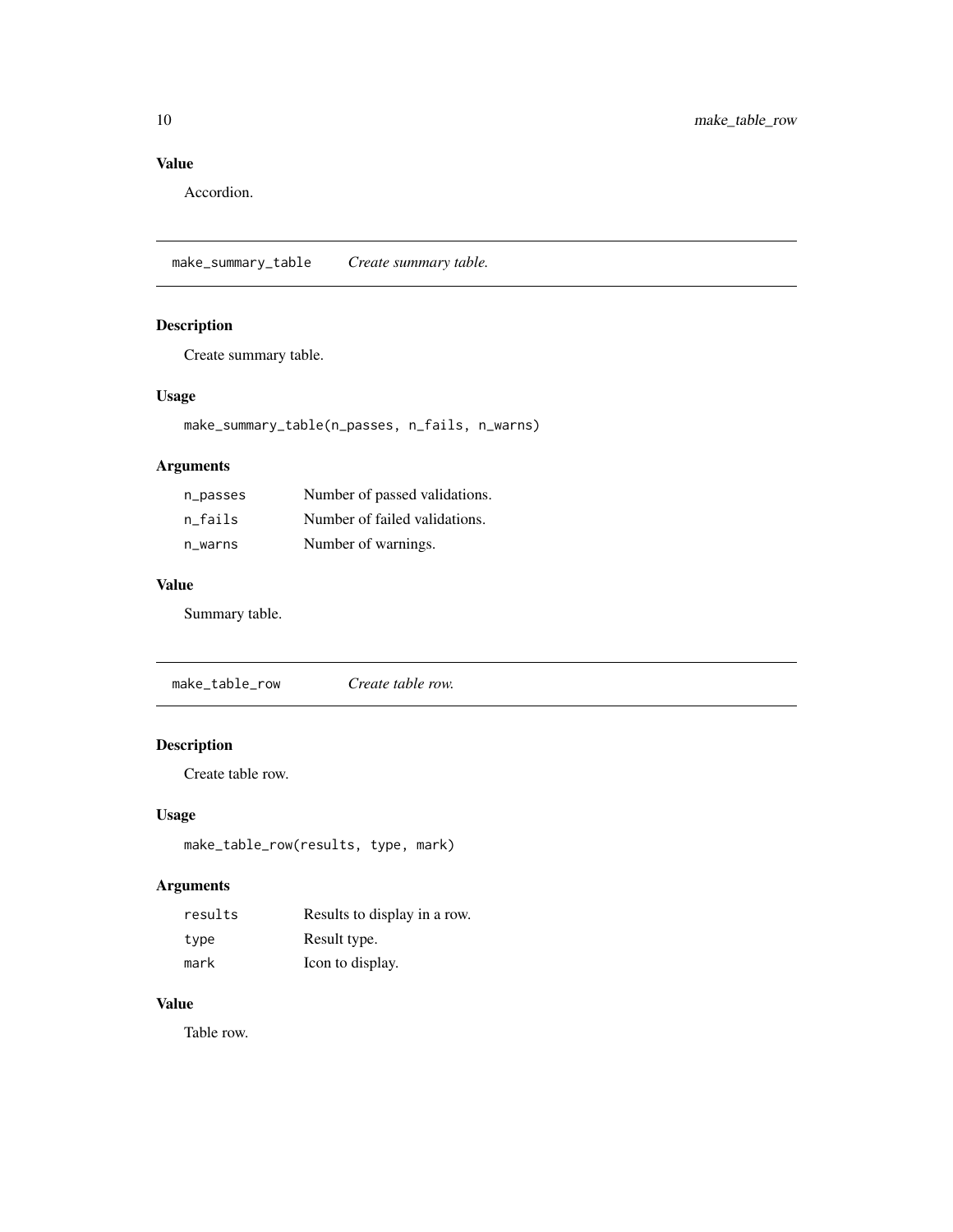#### <span id="page-10-0"></span>parse\_errors\_to\_df *Parse errors to data.frame*

#### Description

Parse errors to data.frame

#### Usage

```
parse_errors_to_df(data)
```
#### Arguments

data object of assertr error class (check assertr package for details)

#### Value

data.frame with errors

parse\_results\_to\_df *Parse results to data.frame*

#### Description

Parse results to data.frame

### Usage

```
parse_results_to_df(data)
```
#### Arguments

data assertr object (check assertr package for details)

#### Value

data.frame with successes and errors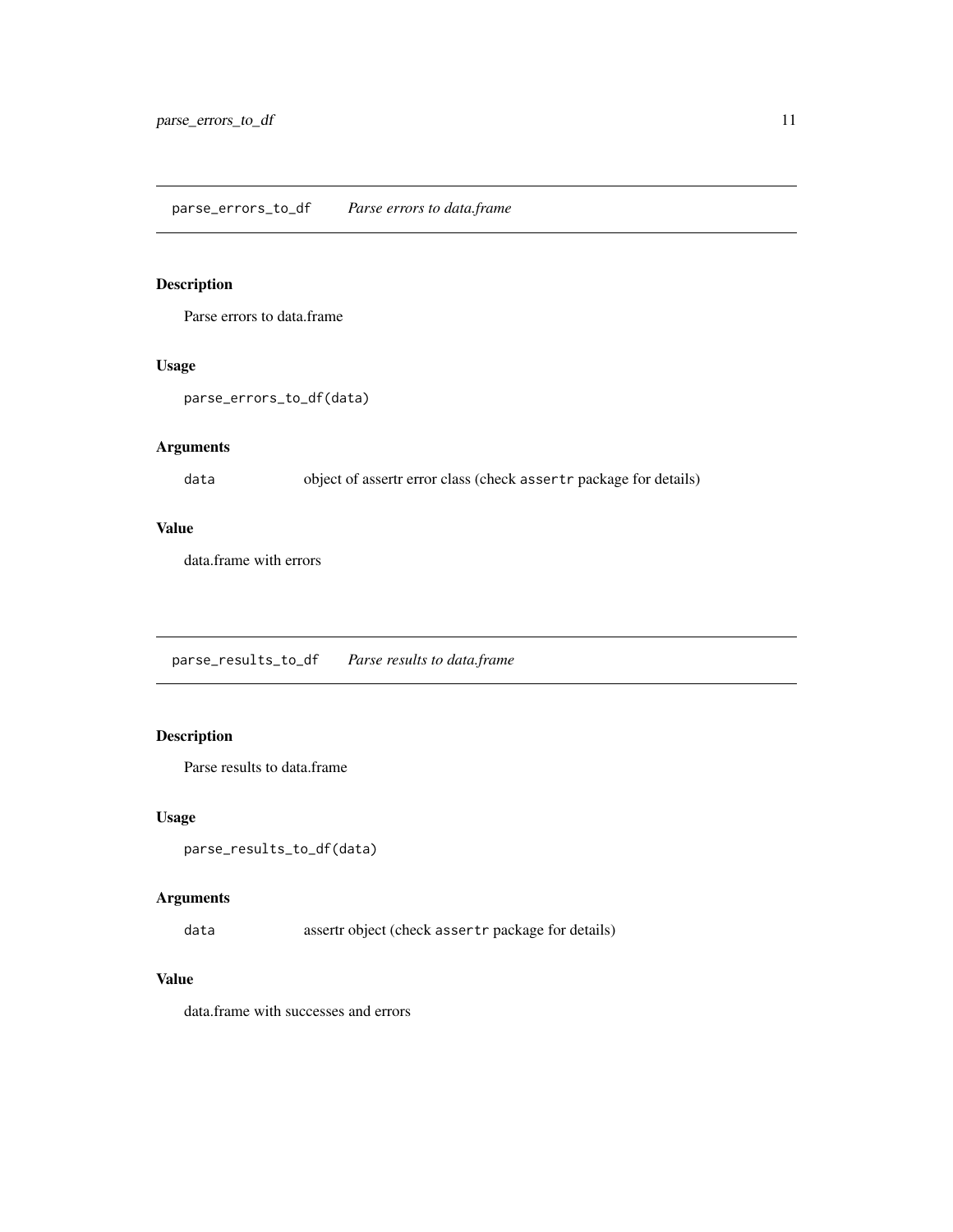<span id="page-11-0"></span>parse\_successes\_to\_df *Parse successes to data.frame*

#### Description

Parse successes to data.frame

#### Usage

```
parse_successes_to_df(data)
```
#### Arguments

data object of assertr success class (check assertr package for details)

#### Value

data.frame with successes

prepare\_modal\_content *Prepare modal content.*

#### Description

Prepare modal content.

#### Usage

```
prepare_modal_content(error)
```
#### Arguments

error Assertr error.

#### Value

Modal content.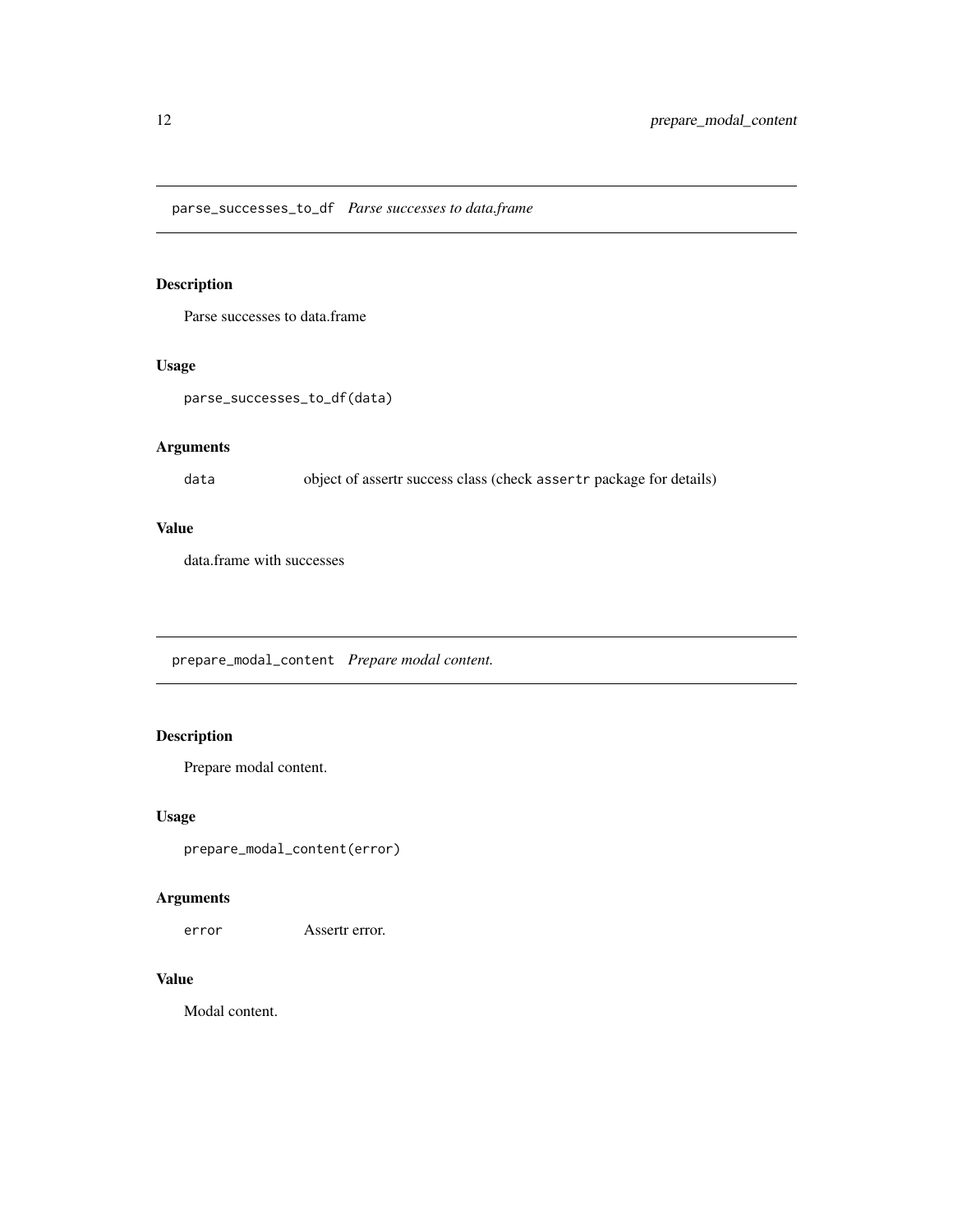#### <span id="page-12-0"></span>Description

Renders content of simple report version that prints validation\_results table.

#### Usage

```
render_raw_report_ui(
  validation_results,
 success = TRUE,
 warning = TRUE,
 error = TRUE
)
```
#### Arguments

validation\_results

|                | Validation results table (see get_results). |
|----------------|---------------------------------------------|
| <b>SUCCESS</b> | Should success results be presented?        |
| warning        | Should warning results be presented?        |
| error          | Should error results be presented?          |

render\_semantic\_report\_ui

*Render semantic version of report*

#### Description

Renders content of semantic report version.

#### Usage

```
render_semantic_report_ui(
  validation_results,
  success = TRUE,
  warning = TRUE,
  error = TRUE
\mathcal{E}
```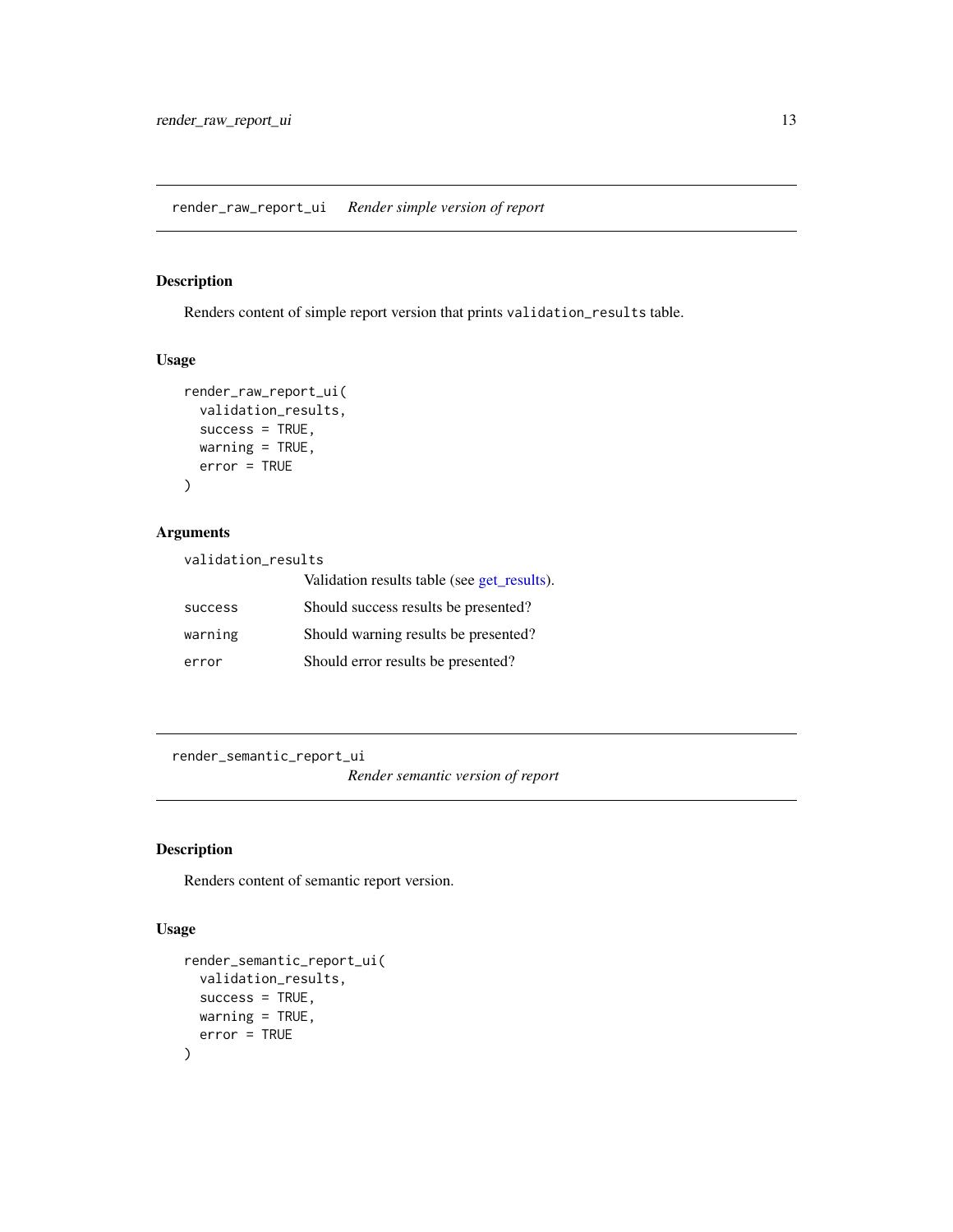#### Arguments

| validation_results |                                             |  |
|--------------------|---------------------------------------------|--|
|                    | Validation results table (see get_results). |  |
| success            | Should success results be presented?        |  |
| warning            | Should warning results be presented?        |  |
| error              | Should error results be presented?          |  |
|                    |                                             |  |

result\_table *Create table with results.*

#### Description

Create table with results.

#### Usage

result\_table(results, type, mark)

#### Arguments

| results | Result to display in table. |
|---------|-----------------------------|
| type    | Result type.                |
| mark    | Icon to display.            |

#### Value

Table row.

save\_report *Saving results as a HTML report*

#### Description

Saving results as a HTML report

#### Usage

```
save_report(
  report,
  output_file = "validation_report.html",
 output\_dir = getwd(),
 ui_constructor = render_semantic_report_ui,
 template = system.file("rmarkdown/templates/standard/skeleton/skeleton.Rmd", package
    = "data.validator"),
  ...
\mathcal{L}
```
<span id="page-13-0"></span>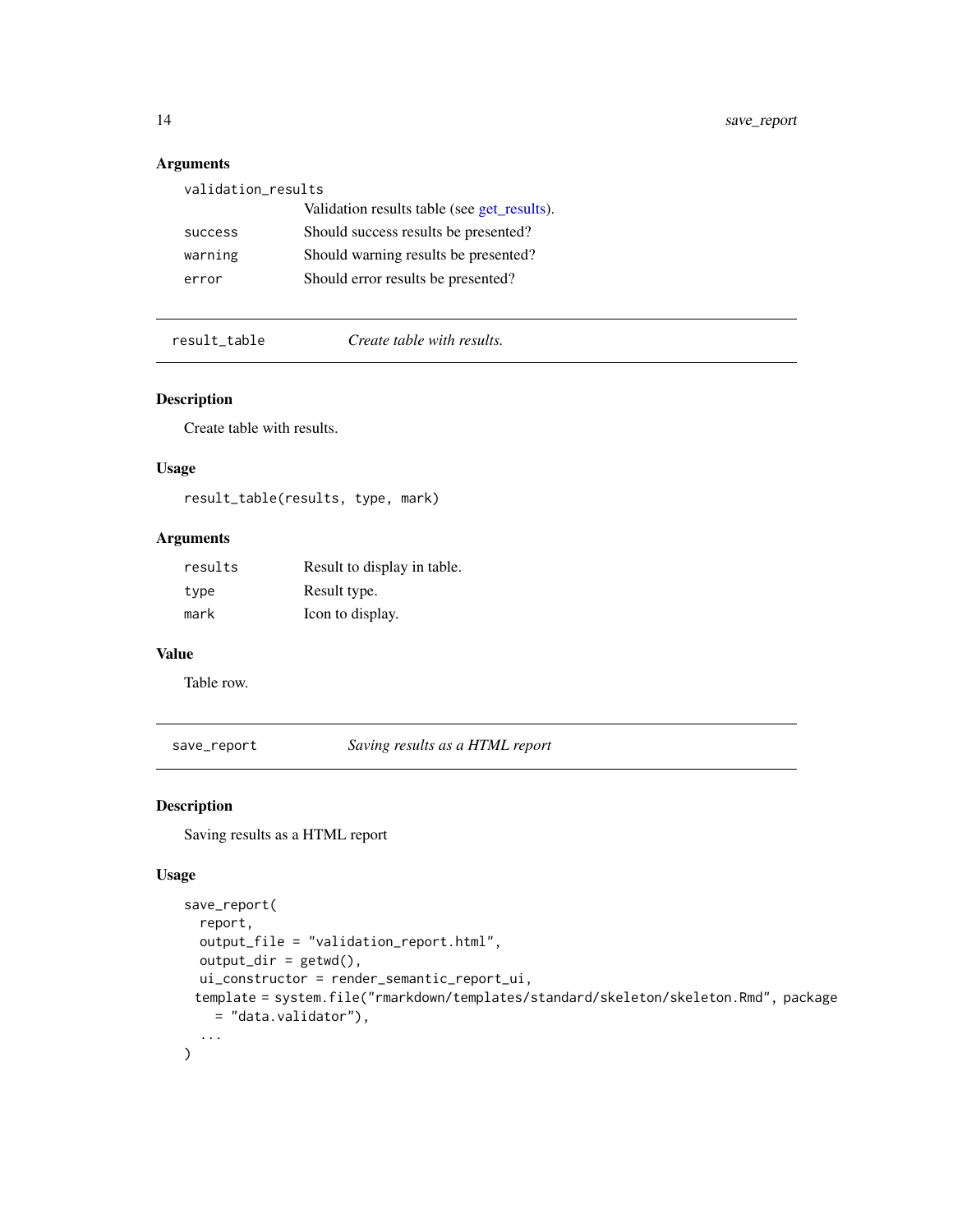#### <span id="page-14-0"></span>save\_results 15

#### Arguments

| report      | Report object that stores validation results.                                                                                                                                                  |
|-------------|------------------------------------------------------------------------------------------------------------------------------------------------------------------------------------------------|
| output_file | Html file name to write report to.                                                                                                                                                             |
| output_dir  | Target report directory.                                                                                                                                                                       |
|             | ui_constructor Function of validation_results and optional parameters that generates HTML<br>code or HTML widget that should be used to generate report content. See<br>custom_report example. |
| template    | Path to Rmd template in which ui_contructor is rendered. See data. validator<br>rmarkdown template to see basic construction - the one is used as a default<br>template.                       |
| .           | Additional parameters passed to ui_constructor.                                                                                                                                                |

| save_results | Saving results table to external file |  |
|--------------|---------------------------------------|--|
|--------------|---------------------------------------|--|

#### Description

Saving results table to external file

#### Usage

```
save_results(report, file_name = "results.csv", method = utils::write.csv, ...)
```
#### Arguments

| report                  | Report object that stores validation results. See get_results.          |
|-------------------------|-------------------------------------------------------------------------|
| file_name               | Name of the resulting file (including extension).                       |
| method                  | Function that should be used to save results table (write.csv default). |
| $\cdot$ $\cdot$ $\cdot$ | Remaining parameters passed to method.                                  |
|                         |                                                                         |

save\_summary *Save simple validation summary in text file*

#### Description

Saves print(validator) output inside text file.

#### Usage

```
save_summary(
 report,
 file_name = "validation_log.txt",
 success = TRUE,warning = TRUE,
  error = TRUE
\mathcal{E}
```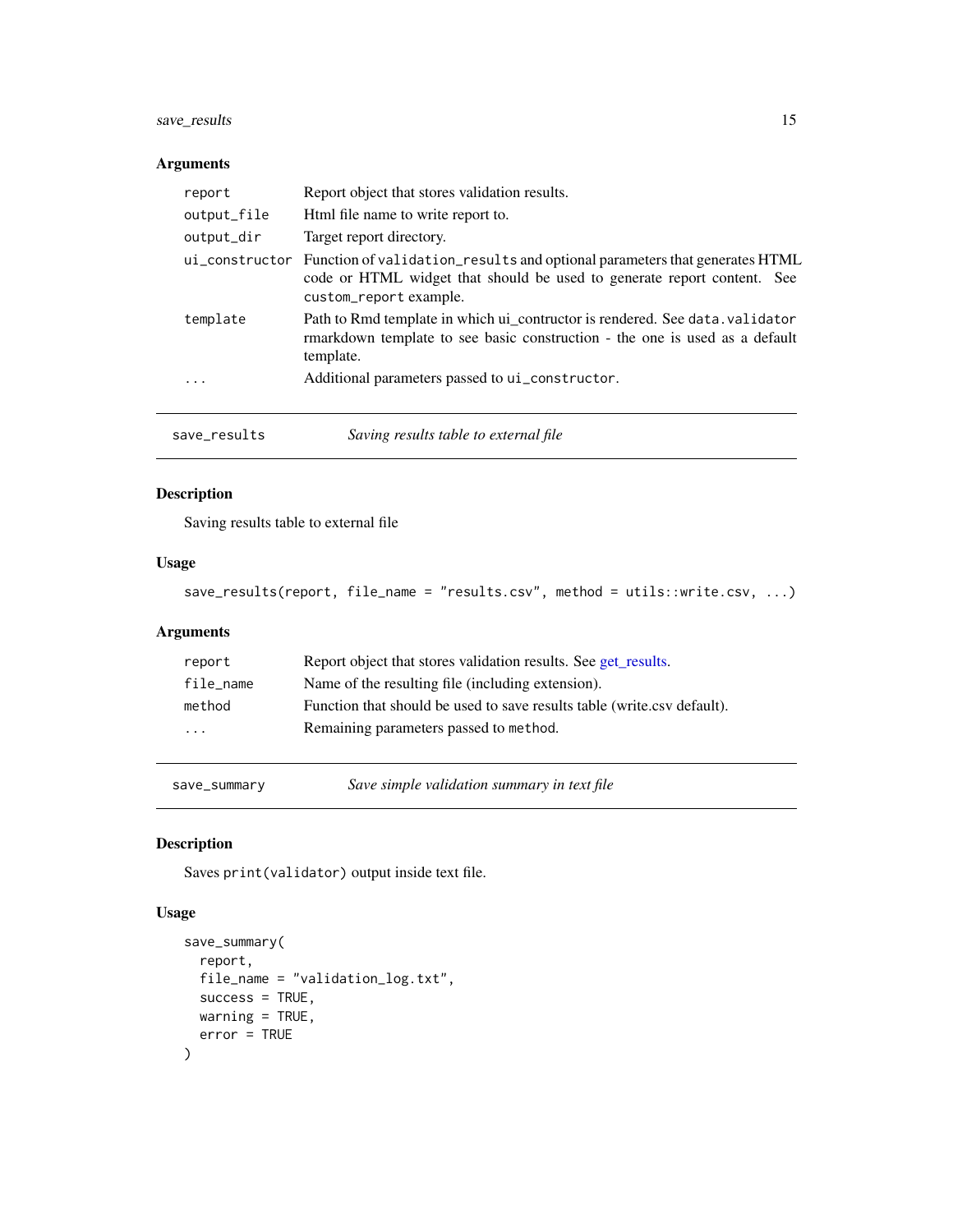16 validate values of the contract of the contract of the contract of the contract of the contract of the contract of the contract of the contract of the contract of the contract of the contract of the contract of the cont

#### Arguments

| report    | Report object that stores validation results.     |
|-----------|---------------------------------------------------|
| file_name | Name of the resulting file (including extension). |
| success   | Should success results be presented?              |
| warning   | Should warning results be presented?              |
| error     | Should error results be presented?                |
|           |                                                   |

segment *Create a UI segment element.*

#### Description

Create a UI segment element.

#### Usage

segment(title, ...)

#### Arguments

| title    | Title of the segment.                |
|----------|--------------------------------------|
| $\cdots$ | Additional agruments inside segment. |

#### Value

Segment.

<span id="page-15-1"></span>validate *Prepare data for validation chain*

#### Description

Prepare data for validation and generating report. The function prepares data for chain validation and ensures all the validation results are gathered correctly. The function also attaches additional information to the data (name and description) that is then displayed in validation report.

#### Usage

validate(data, name, description = NULL)

| data        | data.frame or tibble to test                                       |
|-------------|--------------------------------------------------------------------|
| name        | name of validation object (will be displayed in the report)        |
| description | description of validation object (will be displayed in the report) |

<span id="page-15-0"></span>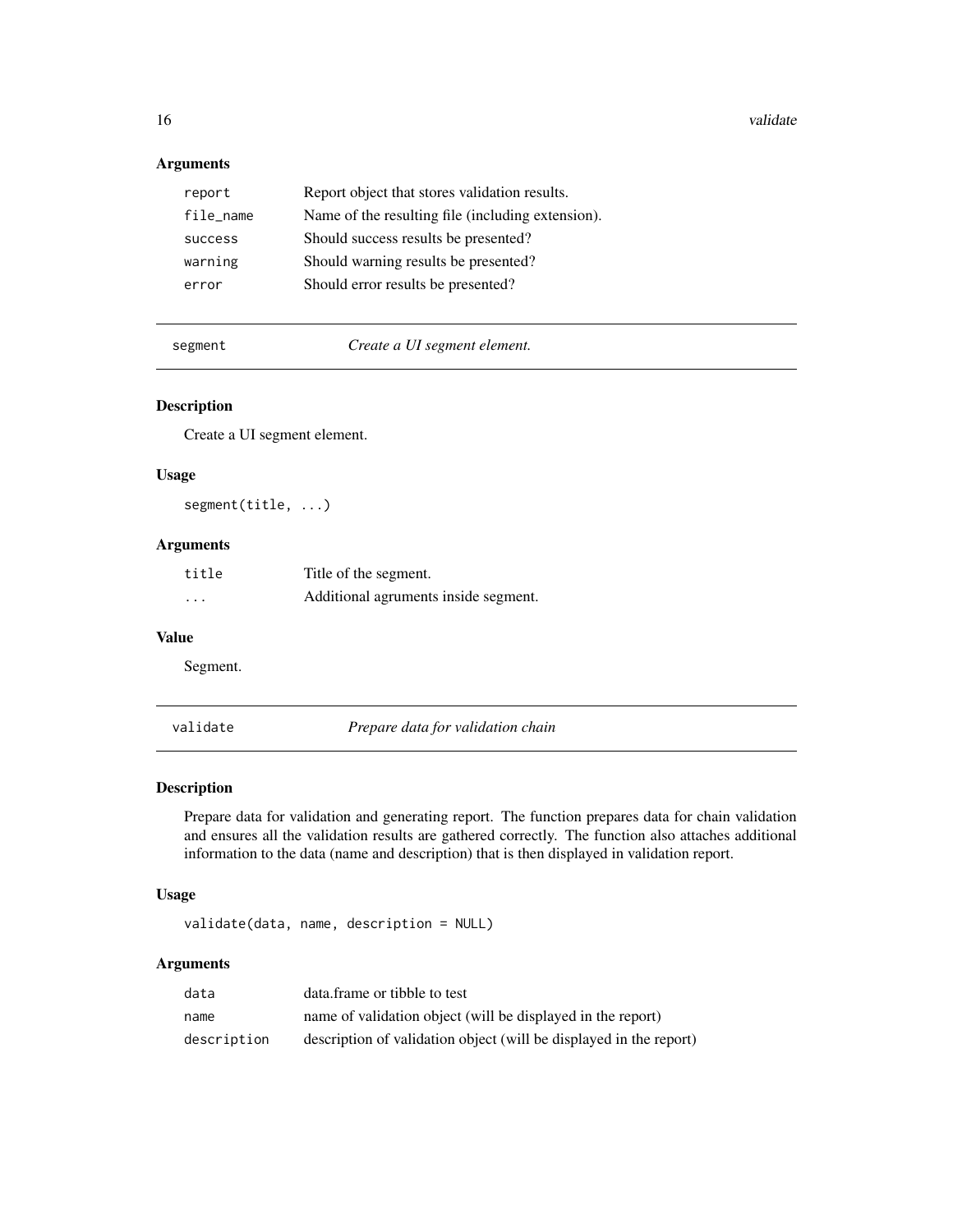<span id="page-16-1"></span><span id="page-16-0"></span>validate\_cols *Validation on columns*

#### Description

Validation on columns

#### Usage

```
validate_cols(
 data,
 predicate,
  ...,
 obligatory = FALSE,
 description = NA,
 skip_chain_opts = FALSE,
 success_fun = assertr::success_append,
 error_fun = assertr::error_append,
 defect_fun = assertr::defect_append
)
```
#### Arguments

| data            | A data frame or tibble to test                                                                                                                                                                                                                        |
|-----------------|-------------------------------------------------------------------------------------------------------------------------------------------------------------------------------------------------------------------------------------------------------|
| predicate       | Predicate function or predicate generator such as in_set or within_n_sds                                                                                                                                                                              |
| $\ddots$        | Columns selection that predicate should be called on. All tidyselect language<br>methods are supported                                                                                                                                                |
| obligatory      | If TRUE and assertion failed the data is marked as defective. For defective data,<br>all the following rules are handled by defect_fun function                                                                                                       |
| description     | A character string with description of assertion. The description is then dis-<br>played in the validation report                                                                                                                                     |
| skip_chain_opts |                                                                                                                                                                                                                                                       |
|                 | While wrapping data with validate function, success_fun and error_fun pa-<br>rameters are rewritten with success_append and error_append respectively.<br>In order to use parameters assigned to the function directly set skip_chain_opts<br>to TRUE |
| success_fun     | Function that is called when the validation pass                                                                                                                                                                                                      |
| error_fun       | Function that is called when the validation fails                                                                                                                                                                                                     |
| defect fun      | Function that is called when the data is marked as defective                                                                                                                                                                                          |

#### See Also

validate\_if validate\_rows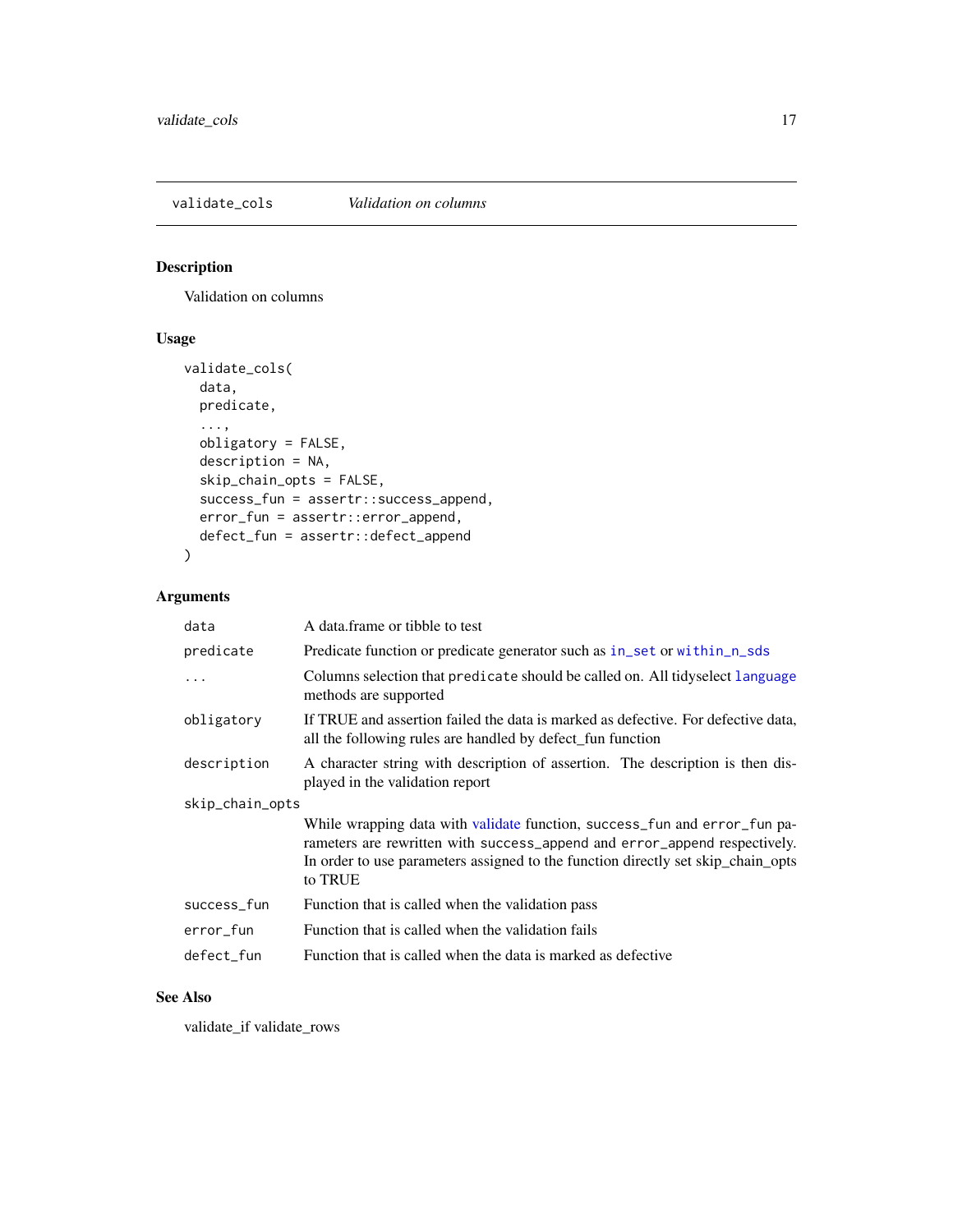<span id="page-17-0"></span>

#### Description

The function checks whether all the logical values returned by the expression are TRUE. The function is meant for handling all the cases that cannot be reached by using [validate\\_cols](#page-16-1) and [vali](#page-18-1)[date\\_rows](#page-18-1) functions.

#### Usage

```
validate_if(
  data,
  expr,
  description = NA,
  obligatory = FALSE,
  skip_chain_opts = FALSE,
  success_fun = assertr::success_append,
  error_fun = assertr::error_append,
  defect_fun = assertr::defect_append
\mathcal{E}
```
#### Arguments

| data            | A data frame or tibble to test                                                                                                                                                                                                                        |
|-----------------|-------------------------------------------------------------------------------------------------------------------------------------------------------------------------------------------------------------------------------------------------------|
| expr            | A Logical expression to test for, e.g. var_name $> 0$                                                                                                                                                                                                 |
| description     | A character string with description of assertion. The description is then dis-<br>played in the validation report                                                                                                                                     |
| obligatory      | If TRUE and assertion failed the data is marked as defective. For defective data,<br>all the following rules are handled by defect_fun function                                                                                                       |
| skip_chain_opts |                                                                                                                                                                                                                                                       |
|                 | While wrapping data with validate function, success fun and error fun pa-<br>rameters are rewritten with success_append and error_append respectively.<br>In order to use parameters assigned to the function directly set skip_chain_opts<br>to TRUE |
| success_fun     | Function that is called when the validation pass                                                                                                                                                                                                      |
| error_fun       | Function that is called when the validation fails                                                                                                                                                                                                     |
| defect fun      | Function that is called when the data is marked as defective                                                                                                                                                                                          |
|                 |                                                                                                                                                                                                                                                       |

#### See Also

validate\_cols validate\_rows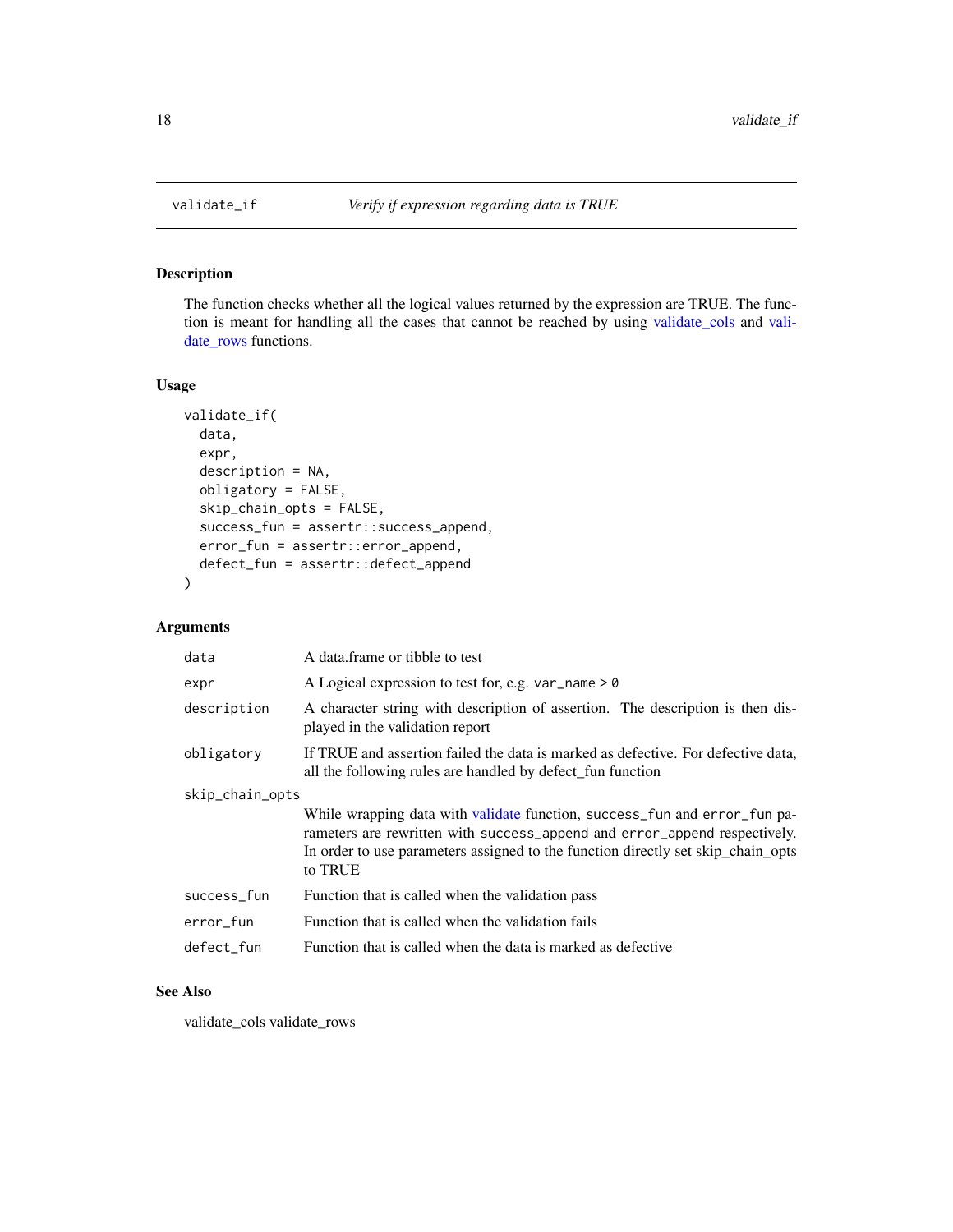<span id="page-18-1"></span><span id="page-18-0"></span>validate\_rows *Validation on rows*

#### Description

Validation on rows

#### Usage

```
validate_rows(
  data,
  row_reduction_fn,
  predicate,
  ...,
  obligatory = FALSE,
  description = NA,
  skip_chain_opts = FALSE,
  success_fun = assertr::success_append,
  error_fun = assertr::error_append,
  defect_fun = assertr::defect_append
\mathcal{E}
```

| data             | A data frame or tibble to test                                                                                                                                                                                                                         |  |
|------------------|--------------------------------------------------------------------------------------------------------------------------------------------------------------------------------------------------------------------------------------------------------|--|
| row_reduction_fn |                                                                                                                                                                                                                                                        |  |
|                  | Function that should reduce rows into a single column that is passed to validation<br>e.g. num_row_NAs                                                                                                                                                 |  |
| predicate        | Predicate function or predicate generator such as in_set or within_n_sds                                                                                                                                                                               |  |
|                  | Columns selection that row_reduction_fn should be called on. All tidyselect<br>language methods are supported                                                                                                                                          |  |
| obligatory       | If TRUE and assertion failed the data is marked as defective. For defective data,<br>all the following rules are handled by defect_fun function                                                                                                        |  |
| description      | A character string with description of assertion. The description is then dis-<br>played in the validation report                                                                                                                                      |  |
| skip_chain_opts  |                                                                                                                                                                                                                                                        |  |
|                  | While wrapping data with validate function, success_fun and error_fun pa-<br>rameters are rewritten with success_append and error_append respectively.<br>In order to use parameters assigned to the function directly set skip_chain_opts<br>to TRUE. |  |
| success_fun      | Function that is called when the validation pass                                                                                                                                                                                                       |  |
| error_fun        | Function that is called when the validation fails                                                                                                                                                                                                      |  |
| defect_fun       | Function that is called when the data is marked as defective                                                                                                                                                                                           |  |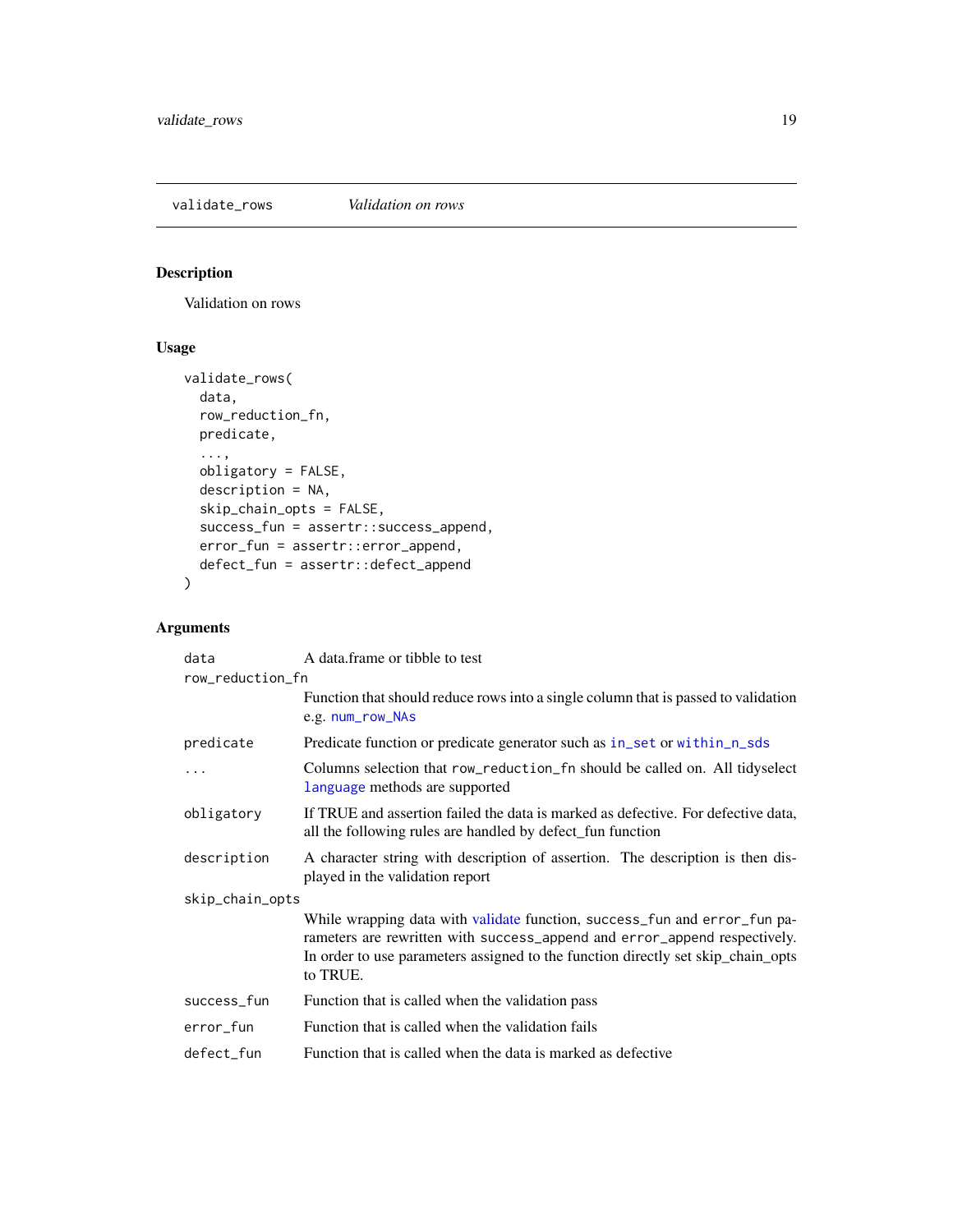20 validate\_rows

### See Also

validate\_cols validate\_if